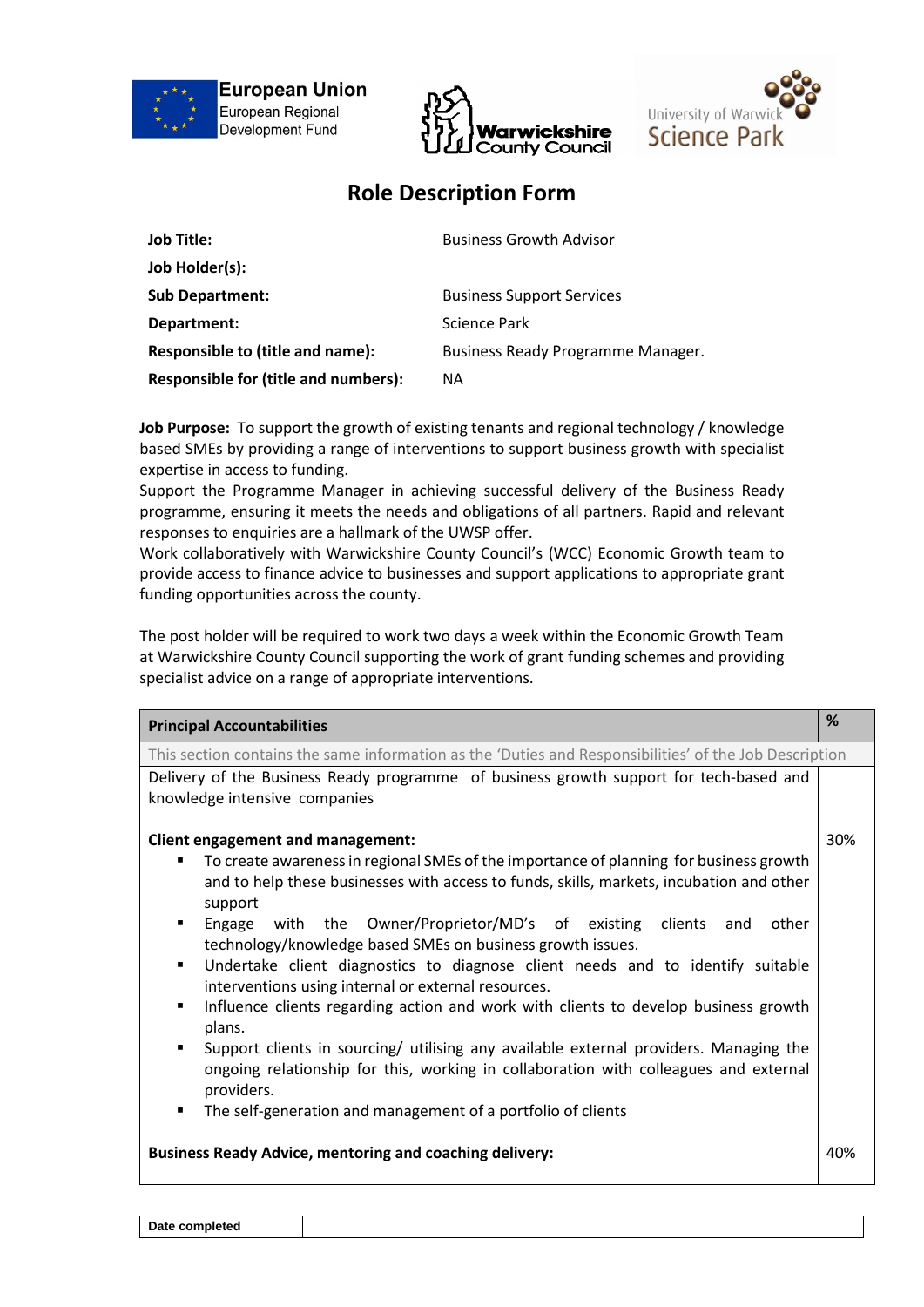





| $\blacksquare$                   | Provide wide-ranging mentoring, advice and coaching to companies on the Business                                                                                      |     |  |  |  |  |  |
|----------------------------------|-----------------------------------------------------------------------------------------------------------------------------------------------------------------------|-----|--|--|--|--|--|
| Ready programme                  |                                                                                                                                                                       |     |  |  |  |  |  |
| ٠                                | Work with colleagues to provide coaching and mentoring interventions to their clients                                                                                 |     |  |  |  |  |  |
| as required.                     |                                                                                                                                                                       |     |  |  |  |  |  |
| ٠                                | Work with the Innovation Centre Managers and other regional partners to evaluate the                                                                                  |     |  |  |  |  |  |
|                                  | eligibility of potential clients for incubation services and guiding them through the                                                                                 |     |  |  |  |  |  |
| application process.             |                                                                                                                                                                       | 10% |  |  |  |  |  |
|                                  | Compliance/Review/Governance                                                                                                                                          |     |  |  |  |  |  |
|                                  | Review draft bids for colleague/client projects for funding of Business Growth activities<br>via appropriate programmes and projects                                  |     |  |  |  |  |  |
| ٠                                | To work with the finance team on the generation of quarterly claims and reports.                                                                                      |     |  |  |  |  |  |
| ٠                                | To ensure appropriate operational processes and procedures are in place and followed<br>for all client engagements to ensure compliance with UWSP, WCC and ERDF grant |     |  |  |  |  |  |
| requirements.                    |                                                                                                                                                                       |     |  |  |  |  |  |
| ٠                                | Maintain efficient and robust administration and project delivery processes and sign-<br>off, supported by the Administrator.                                         |     |  |  |  |  |  |
|                                  |                                                                                                                                                                       |     |  |  |  |  |  |
|                                  | Marketing/Business Development (events, speaking, networking)/partner engagement                                                                                      | 20% |  |  |  |  |  |
|                                  | Support WCC and other regional stakeholders on the promotion, engagement and<br>evaluation of the wider programme, representing the programme and UWSP at events      |     |  |  |  |  |  |
|                                  |                                                                                                                                                                       |     |  |  |  |  |  |
| ٠                                | and steering meetings.                                                                                                                                                |     |  |  |  |  |  |
| LinkedIn                         | Provide content for digital and social media presence, including website, Twitter and                                                                                 |     |  |  |  |  |  |
|                                  | To be active in working with the Growth Hub, Chamber of Commerce, LEPs, other                                                                                         |     |  |  |  |  |  |
|                                  | regional intermediaries and networks, to promote Business Ready and related UoW                                                                                       |     |  |  |  |  |  |
| activities.                      |                                                                                                                                                                       |     |  |  |  |  |  |
| Knowledge, Skills and Experience |                                                                                                                                                                       |     |  |  |  |  |  |
|                                  | This section contains the same information as the Person Specification                                                                                                |     |  |  |  |  |  |
| Qualifications                   | Degree or equivalent<br>٠                                                                                                                                             |     |  |  |  |  |  |
| Professional                     | Member of a relevant professional body<br>$\blacksquare$                                                                                                              |     |  |  |  |  |  |
| Qualifications                   |                                                                                                                                                                       |     |  |  |  |  |  |
| Previous Experience              | $\vert$ <b>•</b> Professional experience in supporting clients to access funding and business                                                                         |     |  |  |  |  |  |
|                                  | support essential                                                                                                                                                     |     |  |  |  |  |  |
|                                  | Personally delivered an extensive range of business advisor, coaching and<br>$\blacksquare$                                                                           |     |  |  |  |  |  |
|                                  |                                                                                                                                                                       |     |  |  |  |  |  |
|                                  |                                                                                                                                                                       |     |  |  |  |  |  |
|                                  | mentor services to tech-based or knowledge intensive SME's<br>٠                                                                                                       |     |  |  |  |  |  |
|                                  | Generation of effective networks to both promote a programme and recruit<br>clients.                                                                                  |     |  |  |  |  |  |
|                                  | Specific experience of delivering outputs under ERDF or equivalent funding<br>$\blacksquare$                                                                          |     |  |  |  |  |  |
|                                  | programmes.                                                                                                                                                           |     |  |  |  |  |  |
|                                  |                                                                                                                                                                       |     |  |  |  |  |  |
|                                  | Desirable:                                                                                                                                                            |     |  |  |  |  |  |
|                                  | Experience starting up, running and growing a business<br>٠                                                                                                           |     |  |  |  |  |  |
|                                  | Experience delivering workshops                                                                                                                                       |     |  |  |  |  |  |
| Knowledge and Skills             | Knowledge of:-                                                                                                                                                        |     |  |  |  |  |  |
|                                  | A thorough understanding of how small businesses operate and an<br>understanding of the fiscal and innovation challenges faced by them.                               |     |  |  |  |  |  |

| Date con<br>$- - - - -$ |  |  |  |
|-------------------------|--|--|--|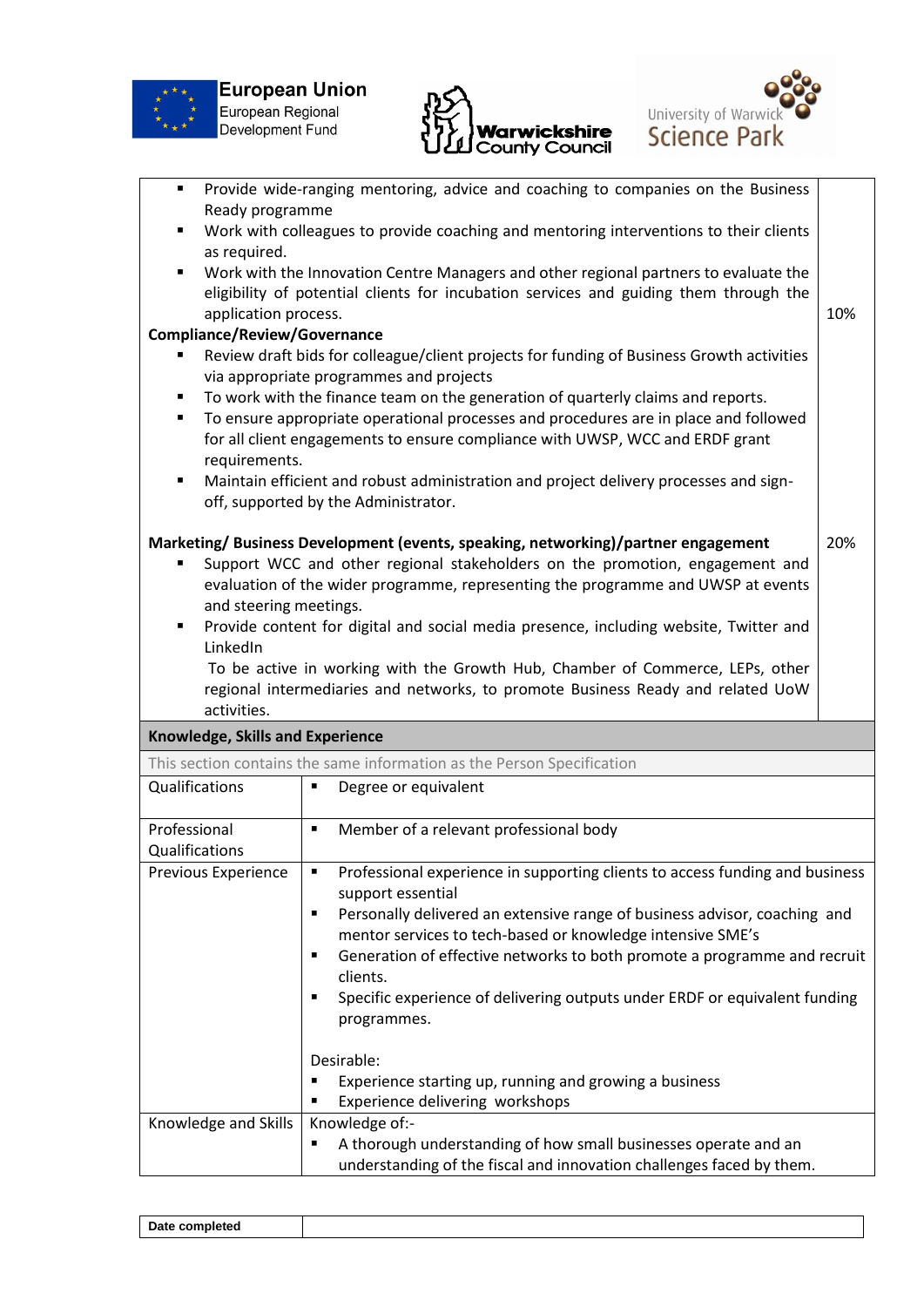

**European Union**<br>European Regional<br>Development Fund





|                                | A good working knowledge of the principles of, and good practice in: Grant<br>٠                        |  |  |  |  |
|--------------------------------|--------------------------------------------------------------------------------------------------------|--|--|--|--|
|                                | regimes and processes, Financial management                                                            |  |  |  |  |
|                                | Good working knowledge of the support for SME & micro SME business<br>٠                                |  |  |  |  |
|                                | innovation activities provided by publicly funded organisations such as the                            |  |  |  |  |
|                                | LEP, BEIS, InnovateUK etc.                                                                             |  |  |  |  |
|                                | Excellent organisational skills, including the ability to plan and prioritise<br>٠<br>work effectively |  |  |  |  |
|                                | Strong communicator with good interpersonal skills including an ability to<br>٠                        |  |  |  |  |
|                                | address a wide range of audiences                                                                      |  |  |  |  |
|                                | Skills with Microsoft products and the ability to work in an accurate and<br>٠<br>detailed manner.     |  |  |  |  |
|                                | Appreciation of the technical aspects of clients' products.<br>٠                                       |  |  |  |  |
|                                | Ability to network effectively with large and small companies, trade bodies                            |  |  |  |  |
|                                | and local business organisations and UK trade organisations such as DIT.                               |  |  |  |  |
|                                | Desirable:                                                                                             |  |  |  |  |
|                                | Specialist experience in accessing finance<br>п                                                        |  |  |  |  |
|                                | Practical skills using Digital Marketing tools<br>٠                                                    |  |  |  |  |
|                                | Current knowledge of recruitment techniques and law<br>٠                                               |  |  |  |  |
|                                | An understanding of university services and working practices<br>٠                                     |  |  |  |  |
|                                | Marketing in both B2B and B2C environments.<br>Е                                                       |  |  |  |  |
| Other Information              | Experience of a broad range of companies and technologies to be able<br>٠                              |  |  |  |  |
|                                | to quickly assess what is viable and to formulate that into a workable                                 |  |  |  |  |
|                                | growth plan                                                                                            |  |  |  |  |
|                                | Experience of a wide range of SME's along with the ability to empathise                                |  |  |  |  |
|                                | and quickly develop trusted relationships with a wide range of clients                                 |  |  |  |  |
|                                | and colleagues.                                                                                        |  |  |  |  |
|                                | Ability to work outside normal hours on occasions.<br>٠                                                |  |  |  |  |
| <b>Dimensions</b>              |                                                                                                        |  |  |  |  |
| Financial                      | Programme budget - ~£1m over three years relies on output profile being                                |  |  |  |  |
|                                | achieved which this role forms a substantial resource element.                                         |  |  |  |  |
|                                |                                                                                                        |  |  |  |  |
| Operational                    | The Business Ready team will engage with over 200 clients to December 2018.                            |  |  |  |  |
|                                | This role will require engagement with around 60 clients and portfolio                                 |  |  |  |  |
|                                | management of around 35 clients.                                                                       |  |  |  |  |
|                                | Working with a pipeline of potential clients for Warwickshire based funding                            |  |  |  |  |
|                                | opportunities.                                                                                         |  |  |  |  |
| Staffing $-$                   | None: guidance provided to the programme administrator on demand for the                               |  |  |  |  |
| <b>Supervision Given</b>       | execution of various tasks.                                                                            |  |  |  |  |
|                                |                                                                                                        |  |  |  |  |
| Staffing-                      | Formal monthly review meeting with the programme manager and                                           |  |  |  |  |
| Supervision                    | daily/weekly informal as required.                                                                     |  |  |  |  |
| Received                       | This post will be subject to a two-day per week secondment to Warwickshire                             |  |  |  |  |
|                                | County Council based in the Economic Growth team in Warwick. Formal                                    |  |  |  |  |
|                                | monthly review meetings with the WCC Programme Manager and weekly                                      |  |  |  |  |
|                                | informal supervision as required.                                                                      |  |  |  |  |
| <b>Planning and Organising</b> |                                                                                                        |  |  |  |  |